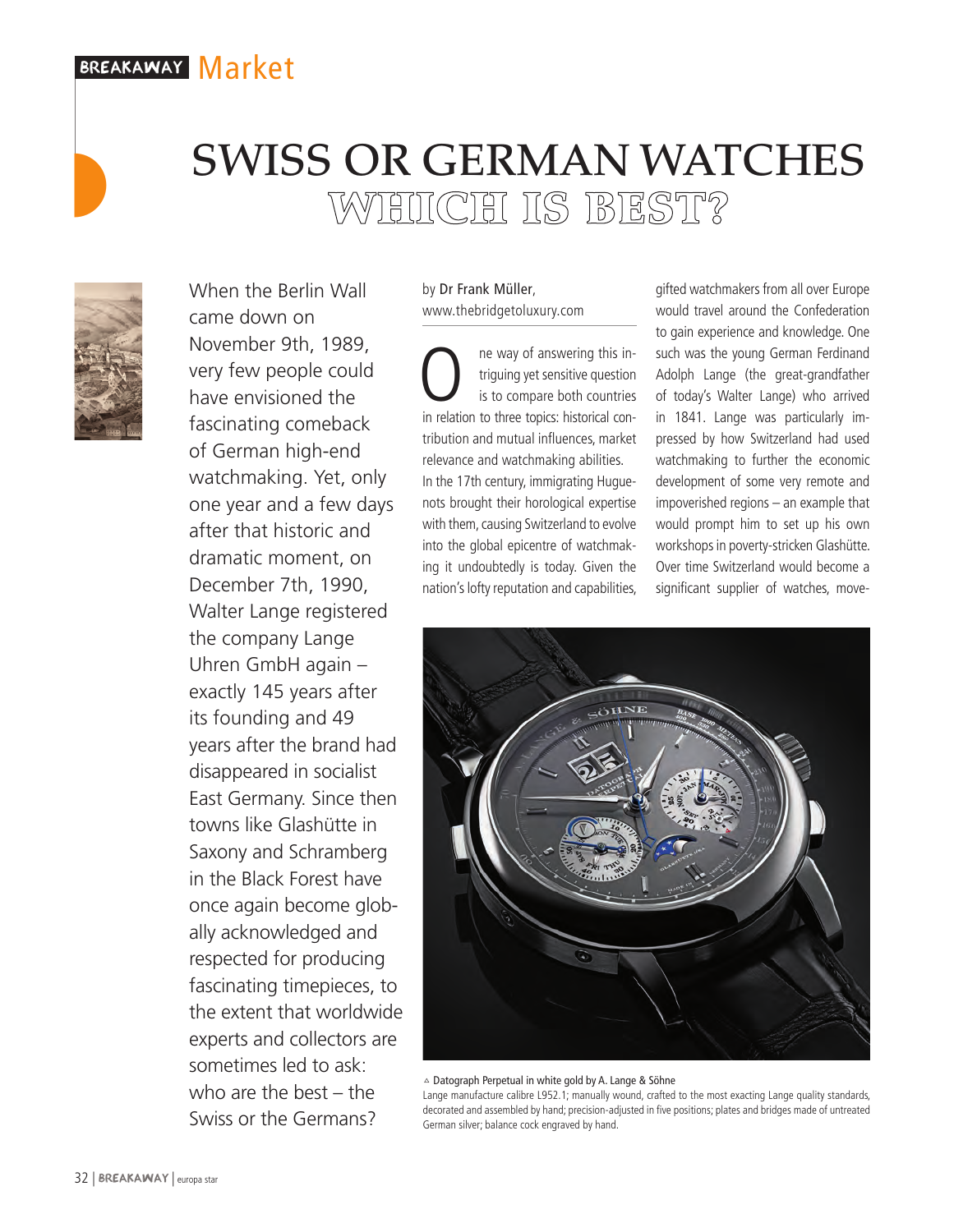ments and components to Germany, even during the World Wars. The incredible resurgence of the watchmaking industry in Germany, and particularly in Saxony, over the last two decades would have been unthinkable without the support of the Swiss watch industry. The reborn A. Lange & Söhne received considerable funding and enormous entrepreneurial industrial assistance from IWC and Jaeger-LeCoultre; until 2000 all three brands belonged to the Schaffhausen-based holding company LMH Les Manufactures Horlogères. Before it so successfully built up its own in-house industrial capabilities Nomos, for example, for many years sourced standard movements from ETA, and various other German brands still do so in considerable numbers. Glashütte Original's successful internationalisation since 2001 would certainly not have been possible without the considerable resources of its mother company, the Swatch Group. And Swatch Group once again came to its aid in 2008 with gracious financial donations and logistical advice, to make the reopening of Glashütte's watch museum possible.

## **A LITTLE HISTORY**

And yet it would be short-sighted to think that Swiss influence on German watchmaking was a one-way street. Looking at the horological contributions of both countries, Germany made the first impact. Although some doubts exist about the achievements of Peter Henlein of Nuremberg (1479-1542), he is often considered the inventor of the world's first pocket watch. It was Ferdinand Lange who, centuries later, introduced the metric system into international watchmaking. And Glashütte Original's brand name traces its roots back to the early 20th century, when the local industry had to protect itself from Swiss fakes and their so-called 'Glashütte system' – Swiss imitations of what were for those



#### $\triangle$  PanoMaticLunar by Glasshütte Original

The Pano models from Glashütte Original give prominence to the clear, pure design with its off-centre placement of hour and minute hands and small seconds display. This is evident from a first glance at the PanoMaticLunar models, which present the characteristic off-centre displays in a well-thought-out spatial arrangement. The areas for hour/minute indicators and the small seconds display lie on a vertical axis within the left half of the dial. The placement of the individual displays was inspired by the Golden Ratio – the legendary law of aesthetic harmony.

days very precise 3/4-plate based movements from Saxony. Around the same time, just after World War I, Switzerland embargoed all component deliveries to Germany. This fortuitously encouraged efforts to build up more independent industrial watchmaking structures, resulting in the creation of such highly competitive companies as Ufag and Urofa. For more than a decade – from 1932 to 1945 – Reinhard Straumann paid royalties to A. Lange & Söhne for the right to use a patent on a particular metal alloy that would later become the basis of the Swiss success of accurate modern timekeeping: the Nivarox balance spring. Germans were instrumental in founding or developing Swiss watch brand icons like Rolex and Chopard, and outstanding entrepreneurs like Günther Blümlein, who played a major role in this renaissance, had an immense impact on the industry's prosperity. Obviously, and to give credit where it is due, Switzerland has historically contributed much more to the global success of watchmaking than Germany has, but its success was based on the achievements of the English and French geniuses that came before, and has always been influenced by external factors, like Japanese quartz or – now coming over the horizon – American smartwatches.

## **50 BRANDS VERSUS 1,000**

A glance at the second topic of comparison in our quest to answer the 'who is best' riddle reveals again a dominant, yet not exclusive Swiss presence in terms of economic market relevance. In 2014 the Confederation's exports amounted to CHF 20.9 billon, CHF 13.8 billion of which represents watches with an export value of over CHF 3,000. Exports to Germany accounted for CHF 1 billion. German global exports, on the other hand, reached EUR 1.7 billion in the same year or, on the basis of pre-January 2015 exchange rates, roughly 10% of the Swiss export value. In the 1950s and '60s